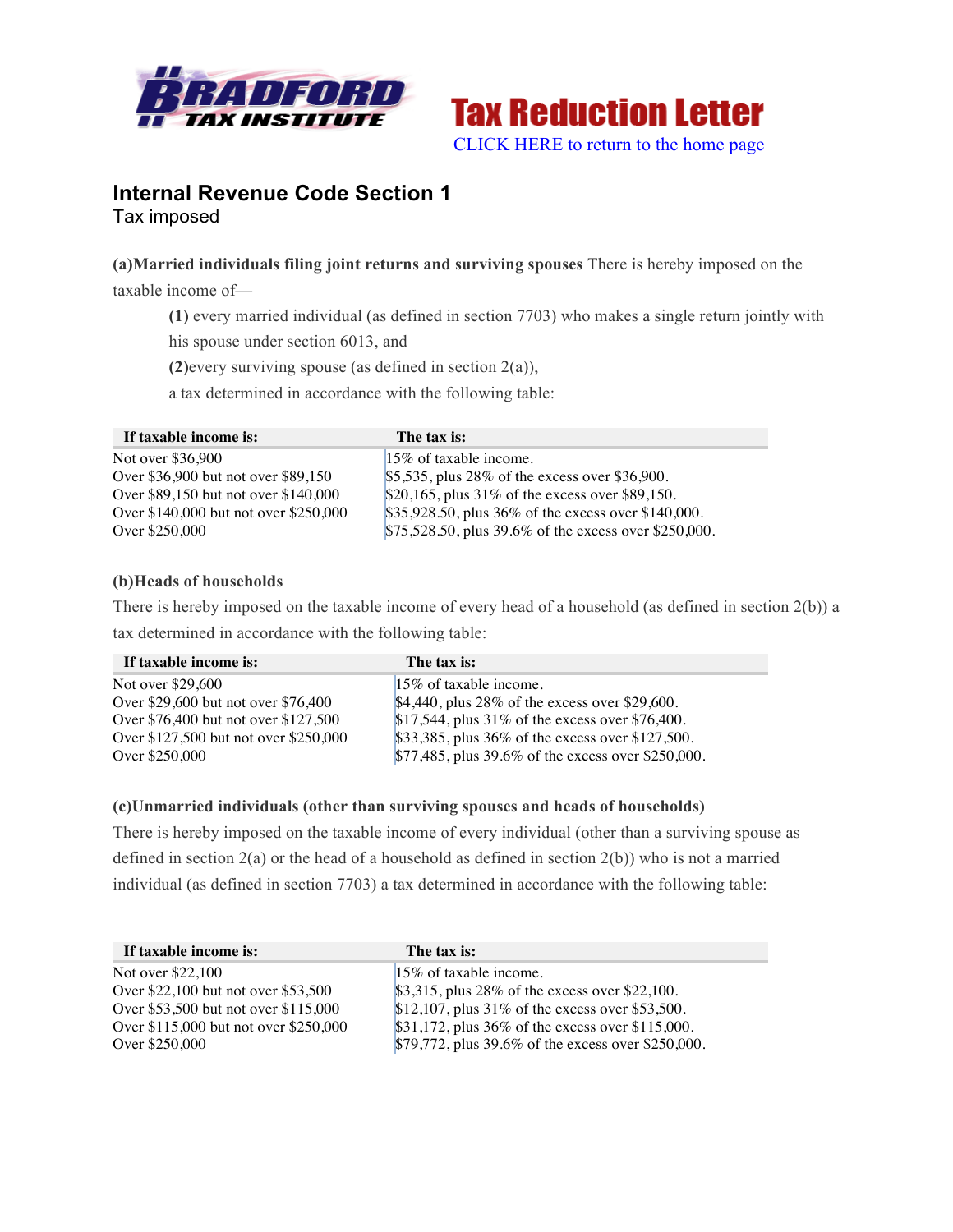## **(d)Married individuals filing separate returns**

There is hereby imposed on the taxable income of every married individual (as defined in section 7703) who does not make a single return jointly with his spouse under section 6013, a tax determined in accordance with the following table:

| If taxable income is:                | The tax is:                                           |
|--------------------------------------|-------------------------------------------------------|
| Not over \$18,450                    | $15\%$ of taxable income.                             |
| Over \$18,450 but not over \$44,575  | $$2,767.50$ , plus 28% of the excess over \$18,450.   |
| Over \$44,575 but not over \$70,000  | \$10,082.50, plus 31% of the excess over \$44,575.    |
| Over \$70,000 but not over \$125,000 | $$17,964.25$ , plus 36% of the excess over \$70,000.  |
| Over \$125,000                       | \$37,764.25, plus 39.6% of the excess over \$125,000. |

**(e)Estates and trusts**There is hereby imposed on the taxable income of—

**(1)** every estate, and

**(2)** every trust,

taxable under this subsection a tax determined in accordance with the following table:

| If taxable income is:             | The tax is:                                        |
|-----------------------------------|----------------------------------------------------|
| Not over \$1,500                  | $15\%$ of taxable income.                          |
| Over \$1,500 but not over \$3,500 | $$225$ , plus 28% of the excess over \$1,500.      |
| Over \$3,500 but not over \$5,500 | $$785$ , plus 31% of the excess over \$3,500.      |
| Over \$5,500 but not over \$7,500 | \$1,405, plus $36\%$ of the excess over \$5,500.   |
| Over \$7,500                      | \$2,125, plus $39.6\%$ of the excess over \$7,500. |

# **(f)Phaseout of marriage penalty in 15-percent bracket; adjustments in tax tables so that inflation will not result in tax increases**

## **(1)In general**

Not later than December 15 of 1993, and each subsequent calendar year, the Secretary shall prescribe tables which shall apply in lieu of the tables contained in subsections (a), (b), (c), (d), and (e) with respect to taxable years beginning in the succeeding calendar year.

**(2)Method of prescribing tables** The table which under paragraph (1) is to apply in lieu of the table contained in subsection (a), (b), (c), (d), or (e), as the case may be, with respect to taxable years beginning in any calendar year shall be prescribed—

**(A)** except as provided in paragraph (8), by increasing the minimum and maximum dollar amounts for each rate bracket for which a tax is imposed under such table by the cost-ofliving adjustment for such calendar year,

**(B)** by not changing the rate applicable to any rate bracket as adjusted under subparagraph (A), and

**(C)** by adjusting the amounts setting forth the tax to the extent necessary to reflect the adjustments in the rate brackets.

**(3)Cost-of-living adjustment**For purposes of paragraph (2), the cost-of-living adjustment for any calendar year is the percentage (if any) by which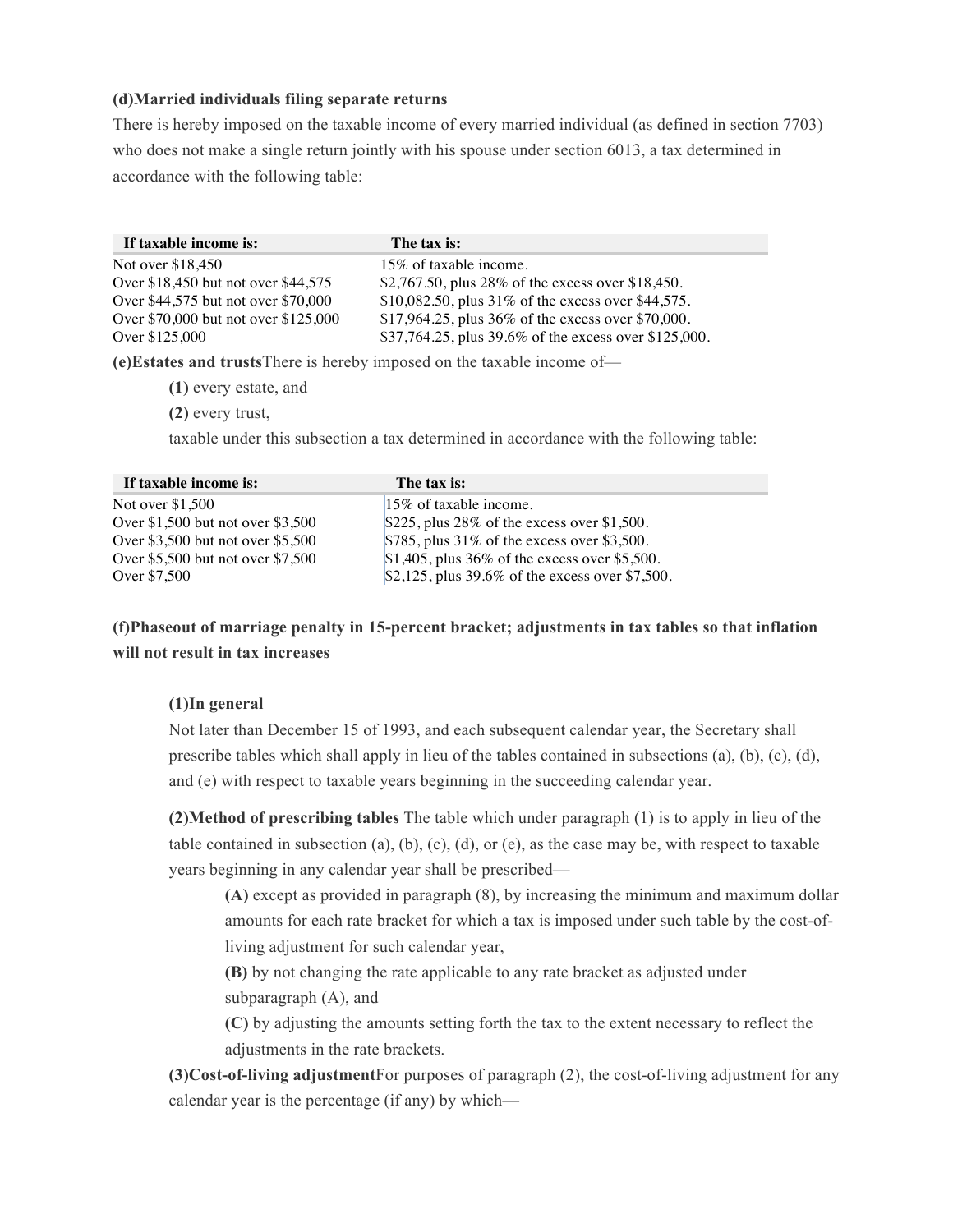**(A)** the CPI for the preceding calendar year, exceeds

**(B)** the CPI for the calendar year 1992.

#### **(4)CPI for any calendar year**

For purposes of paragraph (3), the CPI for any calendar year is the average of the Consumer Price Index as of the close of the 12-month period ending on August 31 of such calendar year.

#### **(5)Consumer Price Index**

For purposes of paragraph (4), the term "Consumer Price Index" means the last Consumer Price Index for all-urban consumers published by the Department of Labor. For purposes of the preceding sentence, the revision of the Consumer Price Index which is most consistent with the Consumer Price Index for calendar year 1986 shall be used.

### **(6)Rounding**

### **(A)In general**

If any increase determined under paragraph  $(2)(A)$ , section  $63(c)(4)$ , section  $68(b)(2)$  or section 151(d)(4) is not a multiple of \$50, such increase shall be rounded to the next lowest multiple of \$50.

### **(B)Table for married individuals filing separately**

In the case of a married individual filing a separate return, subparagraph (A) (other than with respect to sections  $63(c)(4)$  and  $151(d)(4)(A))$  shall be applied by substituting "\$25" for "\$50" each place it appears.

## **(7)Special rule for certain brackets**

In prescribing tables under paragraph (1) which apply to taxable years beginning in a calendar year after 1994, the cost-of-living adjustment used in making adjustments to the dollar amounts at which the 36 percent rate bracket begins or at which the 39.6 percent rate bracket begins shall be determined under paragraph (3) by substituting "1993" for "1992".

**(8)Elimination of marriage penalty in 15-percent bracket**With respect to taxable years beginning after December 31, 2003, in prescribing the tables under paragraph (1)—

**(A)** the maximum taxable income in the 15-percent rate bracket in the table contained in subsection (a) (and the minimum taxable income in the next higher taxable income bracket in such table) shall be 200 percent of the maximum taxable income in the 15 percent rate bracket in the table contained in subsection (c) (after any other adjustment under this subsection), and

**(B)** the comparable taxable income amounts in the table contained in subsection (d) shall be  $\frac{1}{2}$  of the amounts determined under subparagraph (A).

#### **(g) Certain unearned income of children taxed as if parent's income**

**(1)In general** In the case of any child to whom this subsection applies, the tax imposed by this section shall be equal to the greater of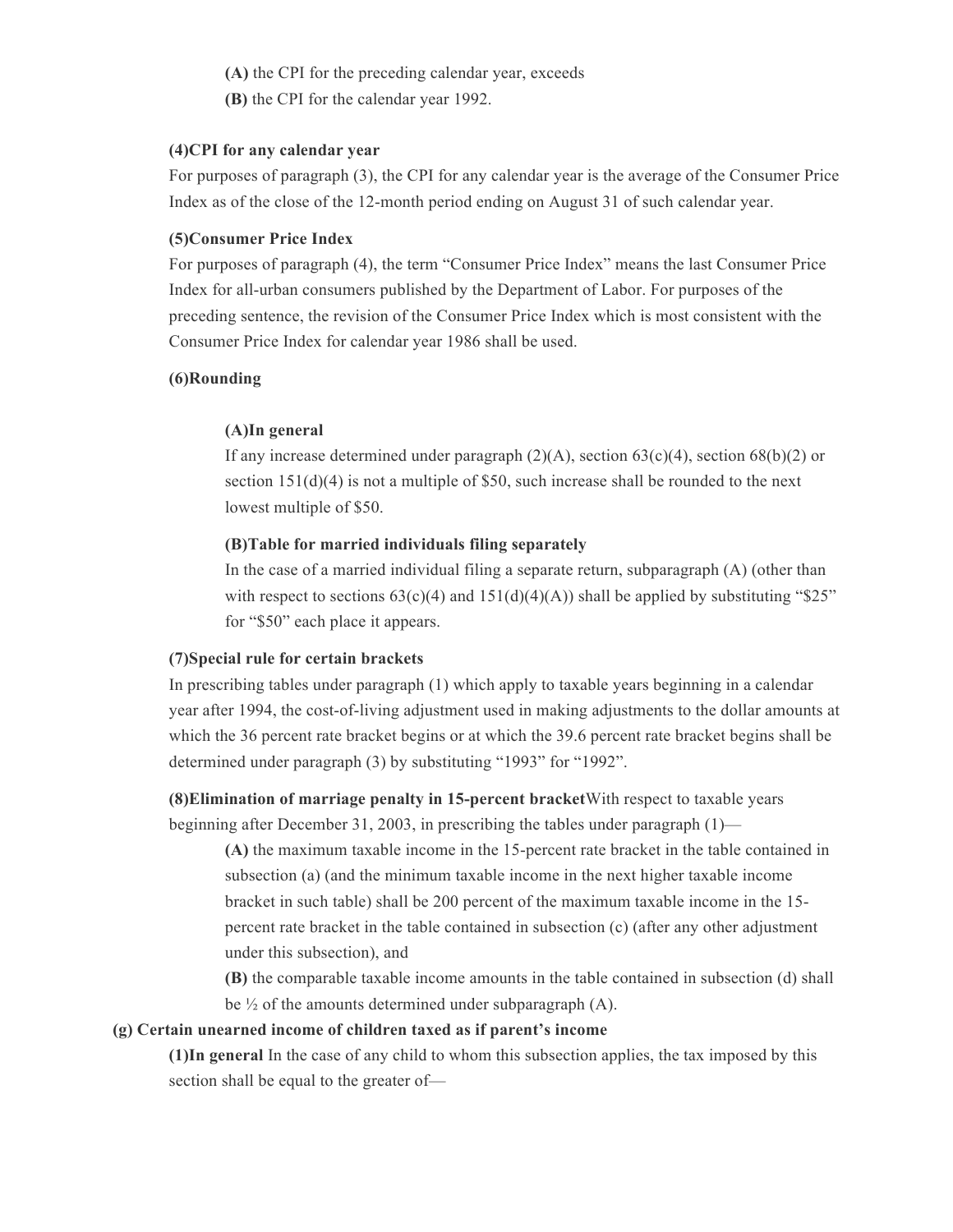**(A)** the tax imposed by this section without regard to this subsection, or

**(B)** the sum of—

**(i)** the tax which would be imposed by this section if the taxable income of such child for the taxable year were reduced by the net unearned income of such child, plus

**(ii)** such child's share of the allocable parental tax.

**(2)Child to whom subsection applies**This subsection shall apply to any child for any taxable year if—

**(A)**such child—

**(i)** has not attained age 18 before the close of the taxable year, or

**(ii)**

**(I)** has attained age 18 before the close of the taxable year and meets the age requirements of section 152(c)(3) (determined without regard to subparagraph (B) thereof), and

**(II)** whose earned income (as defined in section 911(d)(2)) for such taxable year does not exceed one-half of the amount of the individual's support (within the meaning of section  $152(c)(1)(D)$  after the application of section  $152(f)(5)$  (without regard to subparagraph (A) thereof)) for such taxable year,

**(B)** either parent of such child is alive at the close of the taxable year, and

**(C)** such child does not file a joint return for the taxable year.

**(3)Allocable parental tax**For purposes of this subsection—

**(A)In general**The term "allocable parental tax" means the excess of—

**(i)** the tax which would be imposed by this section on the parent's taxable income if such income included the net unearned income of all children of the parent to whom this subsection applies, over

**(ii)** the tax imposed by this section on the parent without regard to this subsection.

For purposes of clause (i), net unearned income of all children of the parent shall not be taken into account in computing any exclusion, deduction, or credit of the parent.

#### **(B)Child's share**

A child's share of any allocable parental tax of a parent shall be equal to an amount which bears the same ratio to the total allocable parental tax as the child's net unearned income bears to the aggregate net unearned income of all children of such parent to whom this subsection applies.

### **(C)Special rule where parent has different taxable year**

Except as provided in regulations, if the parent does not have the same taxable year as the child, the allocable parental tax shall be determined on the basis of the taxable year of the parent ending in the child's taxable year.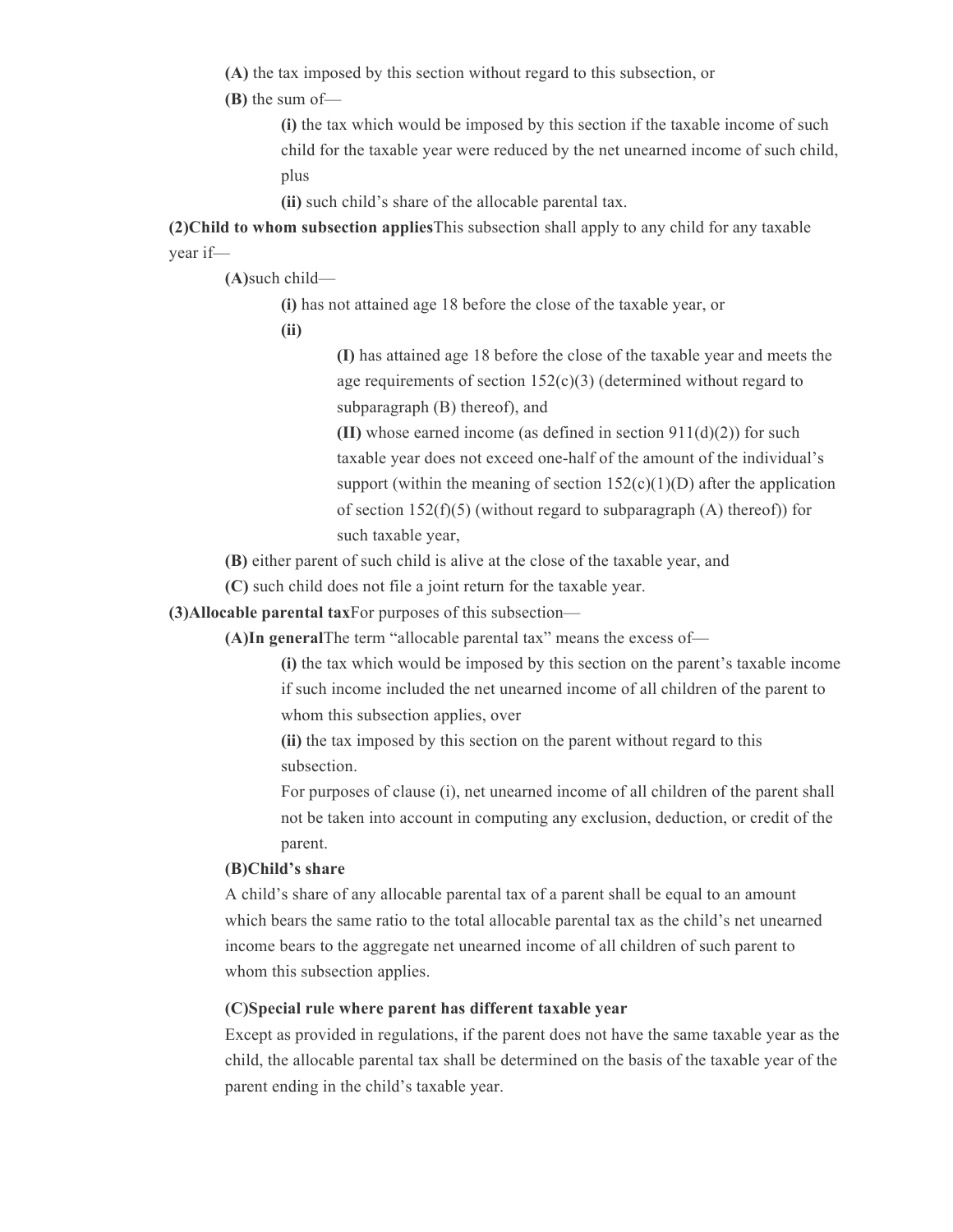**(4)Net unearned income**For purposes of this subsection—

**(A)In general**The term "net unearned income" means the excess of—

**(i)** the portion of the adjusted gross income for the taxable year which is not attributable to earned income (as defined in section 911(d)(2)), over **(ii)** the sum of—

> **(I)** the amount in effect for the taxable year under section  $63(c)(5)(A)$ (relating to limitation on standard deduction in the case of certain dependents), plus

**(II)** the greater of the amount described in subclause (I) or, if the child itemizes his deductions for the taxable year, the amount of the itemized deductions allowed by this chapter for the taxable year which are directly connected with the production of the portion of adjusted gross income referred to in clause (i).

## **(B)Limitation based on taxable income**

The amount of the net unearned income for any taxable year shall not exceed the individual's taxable income for such taxable year.

#### **(C)Treatment of distributions from qualified disability trusts**

For purposes of this subsection, in the case of any child who is a beneficiary of a qualified disability trust (as defined in section  $642(b)(2)(C)(ii)$ ), any amount included in the income of such child under sections 652 and 662 during a taxable year shall be considered earned income of such child for such taxable year.

**(5)Special rules for determining parent to whom subsection applies**For purposes of this subsection, the parent whose taxable income shall be taken into account shall be—

**(A)** in the case of parents who are not married (within the meaning of section 7703), the custodial parent (within the meaning of section 152(e)) of the child, and

**(B)** in the case of married individuals filing separately, the individual with the greater taxable income.

## **(6)Providing of parent's TIN**

The parent of any child to whom this subsection applies for any taxable year shall provide the TIN of such parent to such child and such child shall include such TIN on the child's return of tax imposed by this section for such taxable year.

## **(7)Election to claim certain unearned income of child on parent's return**

#### **(A)In general**If—

**(i)** any child to whom this subsection applies has gross income for the taxable year only from interest and dividends (including Alaska Permanent Fund dividends),

**(ii)** such gross income is more than the amount described in paragraph  $(4)(A)(ii)(I)$  and less than 10 times the amount so described,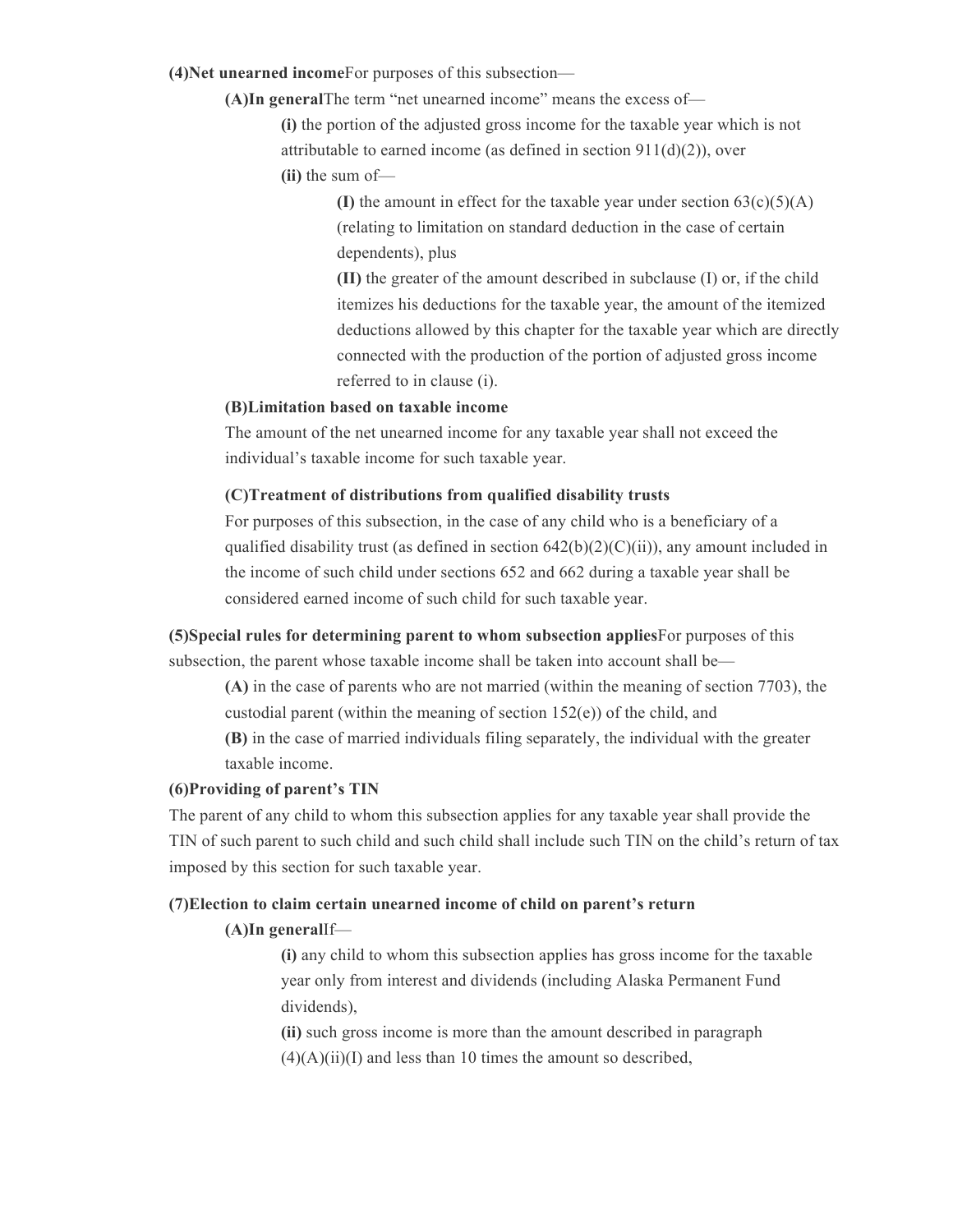**(iii)** no estimated tax payments for such year are made in the name and TIN of such child, and no amount has been deducted and withheld under section 3406, and

**(iv)** the parent of such child (as determined under paragraph (5)) elects the application of subparagraph (B), such child shall be treated (other than for purposes of this paragraph) as having no gross income for such year and shall not be required to file a return under section 6012.

**(B)Income included on parent's return**In the case of a parent making the election under this paragraph—

**(i)** the gross income of each child to whom such election applies (to the extent the gross income of such child exceeds twice the amount described in paragraph  $(4)(A)(ii)(I)$ ) shall be included in such parent's gross income for the taxable year, **(ii)**the tax imposed by this section for such year with respect to such parent shall be the amount equal to the sum of—

> **(I)** the amount determined under this section after the application of clause (i), plus

**(II)** for each such child, 10 percent of the lesser of the amount described in paragraph  $(4)(A)(ii)(I)$  or the excess of the gross income of such child over the amount so described, and

**(iii)** any interest which is an item of tax preference under section 57(a)(5) of the child shall be treated as an item of tax preference of such parent (and not of such child).

### **(C)Regulations**

The Secretary shall prescribe such regulations as may be necessary or appropriate to carry out the purposes of this paragraph.

## **(h)Maximum capital gains rate**

**(1)In general**If a taxpayer has a net capital gain for any taxable year, the tax imposed by this section for such taxable year shall not exceed the sum of—

**(A)** a tax computed at the rates and in the same manner as if this subsection had not been enacted on the greater of—

**(i)** taxable income reduced by the net capital gain; or

**(ii)**the lesser of—

**(I)** the amount of taxable income taxed at a rate below 25 percent; or

**(II)** taxable income reduced by the adjusted net capital gain;

**(B)**0 percent of so much of the adjusted net capital gain (or, if less, taxable income) as does not exceed the excess (if any) of—

**(i)** the amount of taxable income which would (without regard to this paragraph) be taxed at a rate below 25 percent, over

**(ii)** the taxable income reduced by the adjusted net capital gain;

**(C)**15 percent of the lesser of—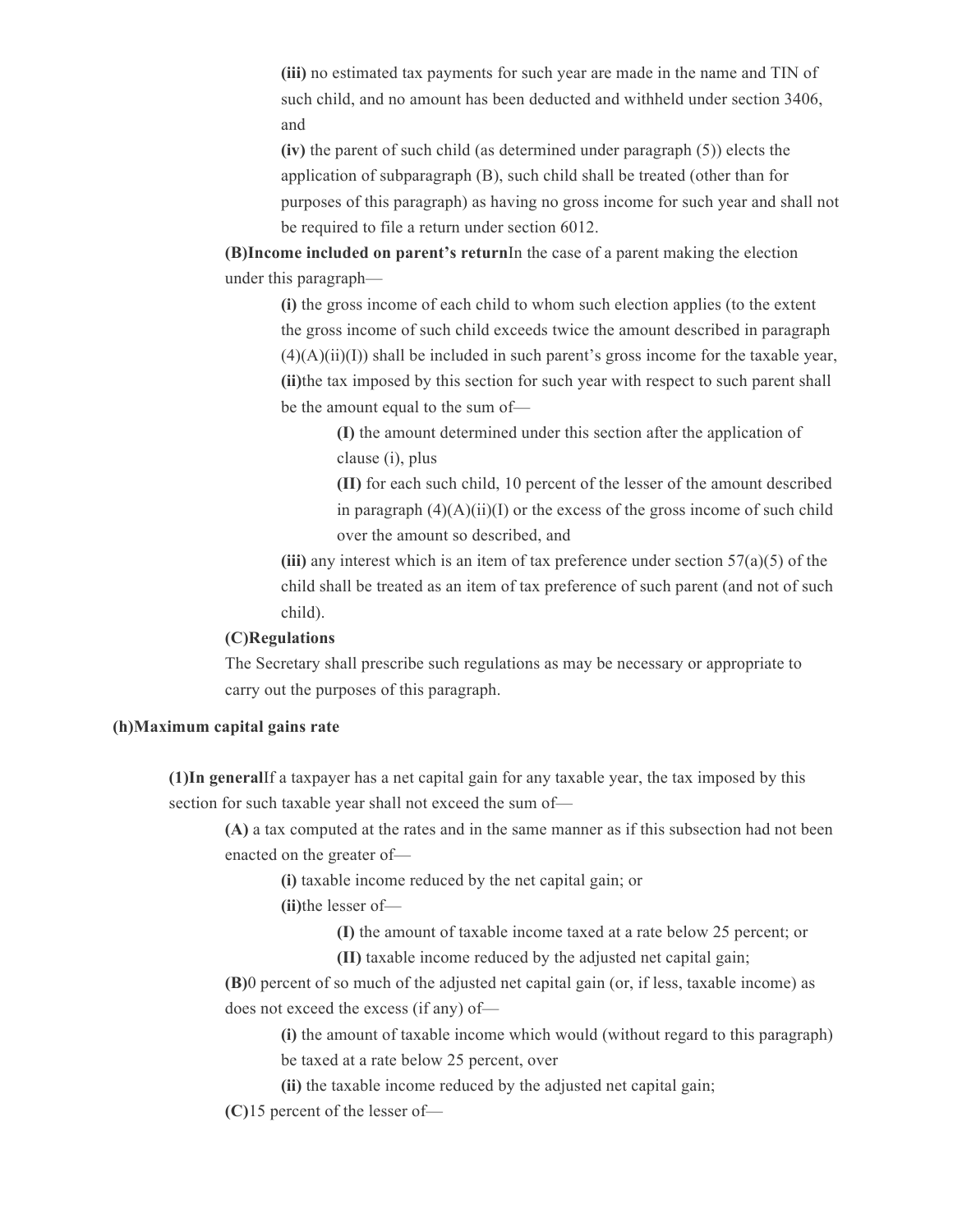**(i)** so much of the adjusted net capital gain (or, if less, taxable income) as exceeds the amount on which a tax is determined under subparagraph (B), or **(ii)**the excess of—

> **(I)** the amount of taxable income which would (without regard to this paragraph) be taxed at a rate below 39.6 percent, over

**(II)** the sum of the amounts on which a tax is determined under subparagraphs (A) and (B),

**(D)** 20 percent of the adjusted net capital gain (or, if less, taxable income) in excess of the sum of the amounts on which tax is determined under subparagraphs (B) and (C),

**(E)** 25 percent of the excess (if any) of—

**(i)** the unrecaptured section 1250 gain (or, if less, the net capital gain (determined without regard to paragraph  $(11)$ ), over

**(ii)** the excess (if any) of—

**(I)** the sum of the amount on which tax is determined under

subparagraph (A) plus the net capital gain, over

**(II)** taxable income; and

**(F)** 28 percent of the amount of taxable income in excess of the sum of the amounts on which tax is determined under the preceding subparagraphs of this paragraph.

**(2)Net capital gain taken into account as investment income**

For purposes of this subsection, the net capital gain for any taxable year shall be reduced (but not below zero) by the amount which the taxpayer takes into account as investment income under section  $163(d)(4)(B)(iii)$ .

**(3)Adjusted net capital gain**For purposes of this subsection, the term "adjusted net capital gain" means the sum of—

**(A)**net capital gain (determined without regard to paragraph (11)) reduced (but not below zero) by the sum of—

**(i)** unrecaptured section 1250 gain, and

**(ii)** 28-percent rate gain, plus

**(B)** qualified dividend income (as defined in paragraph (11)).

**(4)28-percent rate gain**For purposes of this subsection, the term "28-percent rate gain" means the excess (if any) of—

**(A)**the sum of—

**(i)** collectibles gain; and

**(ii)** section 1202 gain, over

**(B)**the sum of—

**(i)** collectibles loss;

**(ii)** the net short-term capital loss; and

**(iii)** the amount of long-term capital loss carried under section 1212(b)(1)(B) to the taxable year.

**(5)Collectibles gain and loss**For purposes of this subsection—

**(A)In general**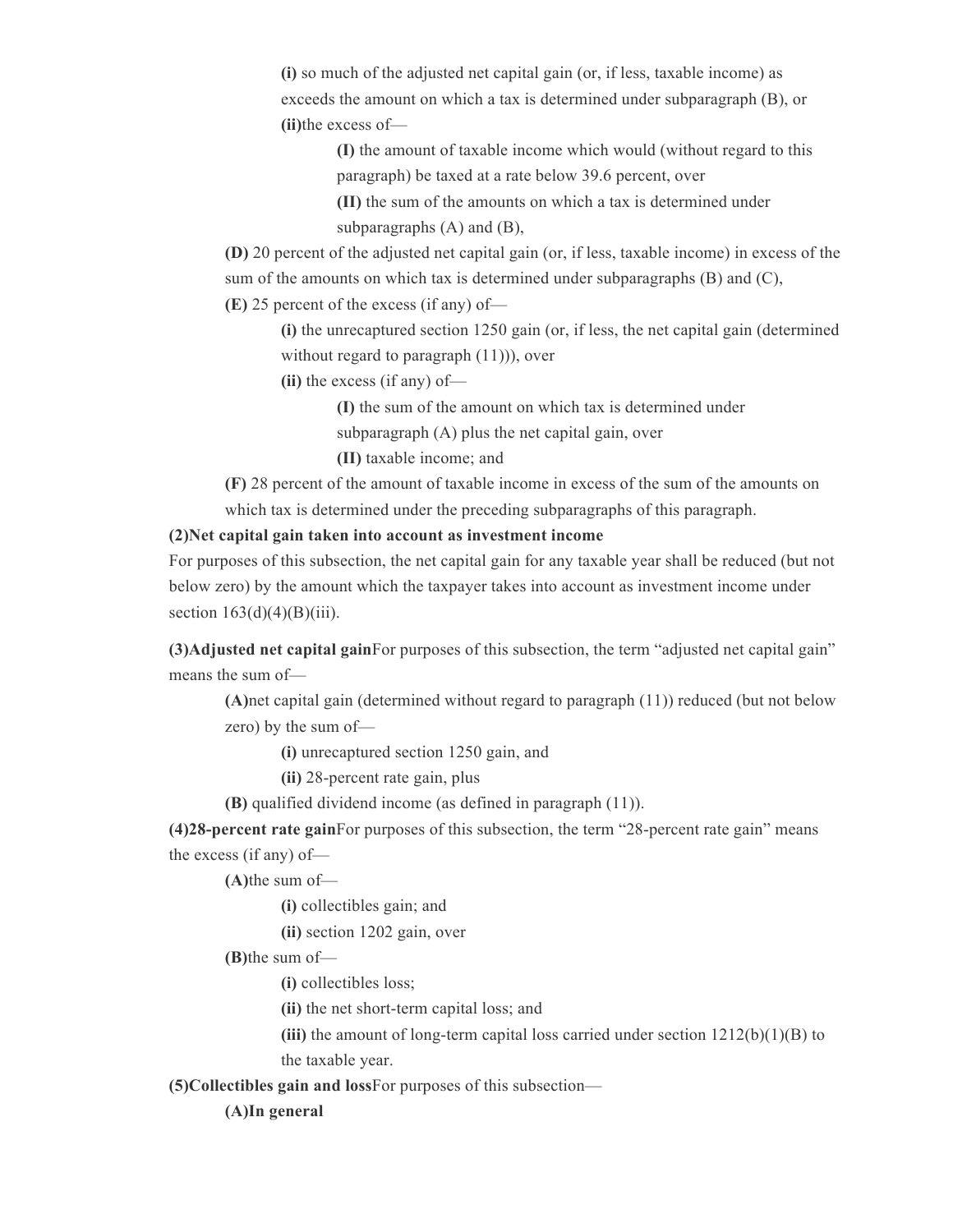The terms "collectibles gain" and "collectibles loss" mean gain or loss (respectively) from the sale or exchange of a collectible (as defined in section 408(m) without regard to paragraph (3) thereof) which is a capital asset held for more than 1 year but only to the extent such gain is taken into account in computing gross income and such loss is taken into account in computing taxable income.

## **(B)Partnerships, etc.**

For purposes of subparagraph (A), any gain from the sale of an interest in a partnership, S corporation, or trust which is attributable to unrealized appreciation in the value of collectibles shall be treated as gain from the sale or exchange of a collectible. Rules similar to the rules of section 751 shall apply for purposes of the preceding sentence.

### **(6)Unrecaptured section 1250 gain**For purposes of this subsection—

**(A)In general**The term "unrecaptured section 1250 gain" means the excess (if any) of— **(i)** the amount of long-term capital gain (not otherwise treated as ordinary income) which would be treated as ordinary income if section 1250(b)(1)

included all depreciation and the applicable percentage under section 1250(a) were 100 percent, over

**(ii)**the excess (if any) of—

**(I)** the amount described in paragraph (4)(B); over

**(II)** the amount described in paragraph (4)(A).

#### **(B)Limitation with respect to section 1231 property**

The amount described in subparagraph  $(A)(i)$  from sales, exchanges, and conversions described in section  $1231(a)(3)(A)$  for any taxable year shall not exceed the net section 1231 gain (as defined in section  $1231(c)(3)$ ) for such year.

**(7)Section 1202 gain**For purposes of this subsection, the term "section 1202 gain" means the excess of—

**(A)** the gain which would be excluded from gross income under section 1202 but for the percentage limitation in section 1202(a), over

**(B)** the gain excluded from gross income under section 1202.

#### **(8)Coordination with recapture of net ordinary losses under section 1231**

If any amount is treated as ordinary income under section  $1231(c)$ , such amount shall be allocated among the separate categories of net section 1231 gain (as defined in section  $1231(c)(3)$ ) in such manner as the Secretary may by forms or regulations prescribe.

## **(9)Regulations**

The Secretary may prescribe such regulations as are appropriate (including regulations requiring reporting) to apply this subsection in the case of sales and exchanges by pass-thru entities and of interests in such entities.

**(10)Pass-thru entity defined**For purposes of this subsection, the term "pass-thru entity" means—

**(A)** a regulated investment company;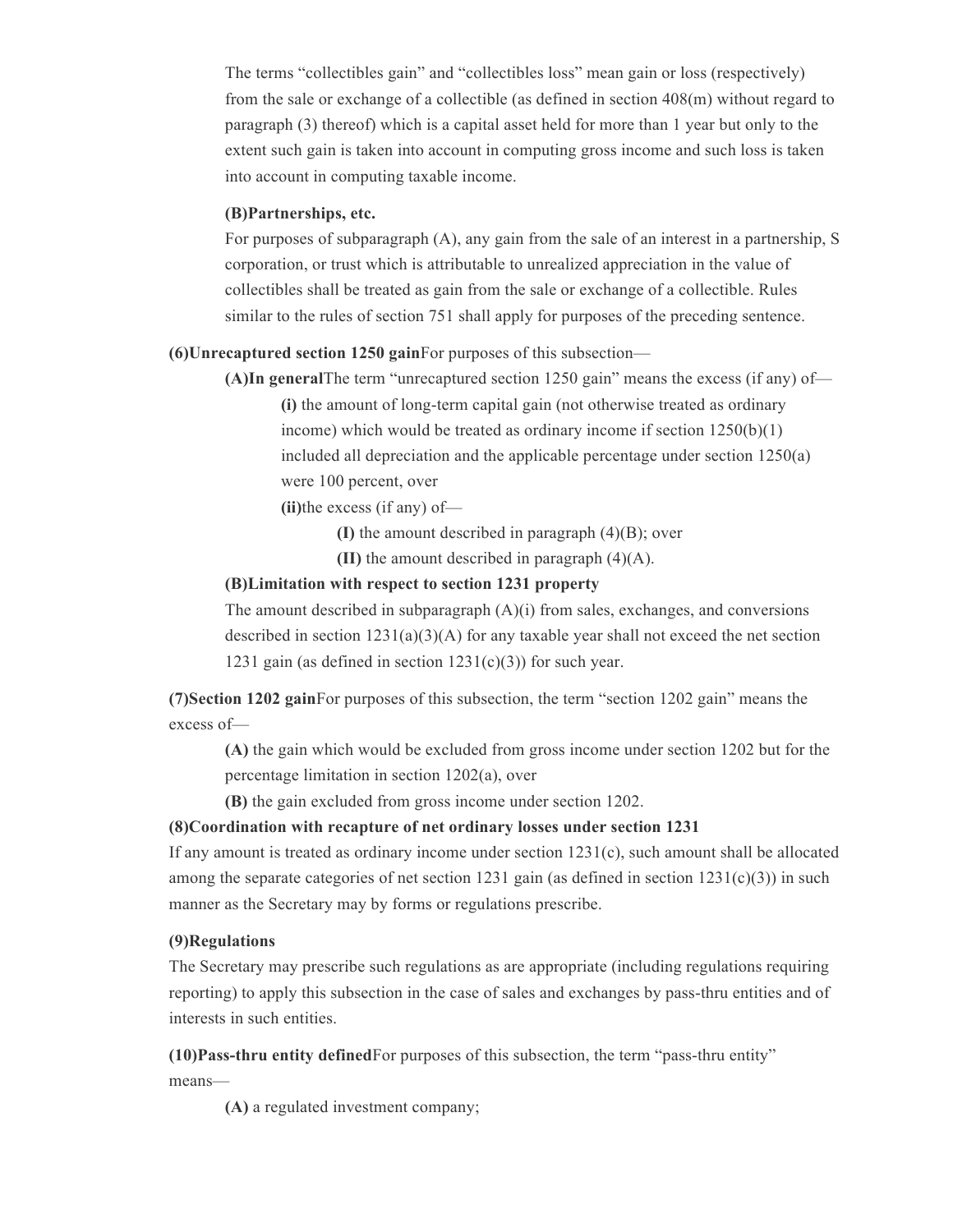**(B)** a real estate investment trust;

**(C)** an S corporation;

**(D)** a partnership;

**(E)** an estate or trust;

**(F)** a common trust fund; and

**(G)** a qualified electing fund (as defined in section 1295).

## **(11)Dividends taxed as net capital gain**

## **(A)In general**

For purposes of this subsection, the term "net capital gain" means net capital gain (determined without regard to this paragraph) increased by qualified dividend income.

**(B)Qualified dividend income**For purposes of this paragraph—

**(i)In general**The term "qualified dividend income" means dividends received during the taxable year from—

**(I)** domestic corporations, and

**(II)** qualified foreign corporations.

**(ii)Certain dividends excluded**Such term shall not include—

**(I)** any dividend from a corporation which for the taxable year of the corporation in which the distribution is made, or the preceding taxable year, is a corporation exempt from tax under section 501 or 521, **(II)** any amount allowed as a deduction under section 591 (relating to deduction for dividends paid by mutual savings banks, etc.), and

**(III)** any dividend described in section 404(k).

**(iii)Coordination with section 246(c)**Such term shall not include any dividend on any share of stock—

**(I)** with respect to which the holding period requirements of section 246(c) are not met (determined by substituting in section 246(c) "60 days" for "45 days" each place it appears and by substituting "121-day period" for "91-day period"), or

**(II)** to the extent that the taxpayer is under an obligation (whether pursuant to a short sale or otherwise) to make related payments with respect to positions in substantially similar or related property.

## **(C)Qualified foreign corporations**

**(i)In general**Except as otherwise provided in this paragraph, the term "qualified foreign corporation" means any foreign corporation if—

> **(I)** such corporation is incorporated in a possession of the United States, or

> **(II)** such corporation is eligible for benefits of a comprehensive income tax treaty with the United States which the Secretary determines is satisfactory for purposes of this paragraph and which includes an exchange of information program.

**(ii)Dividends on stock readily tradable on United States securities market**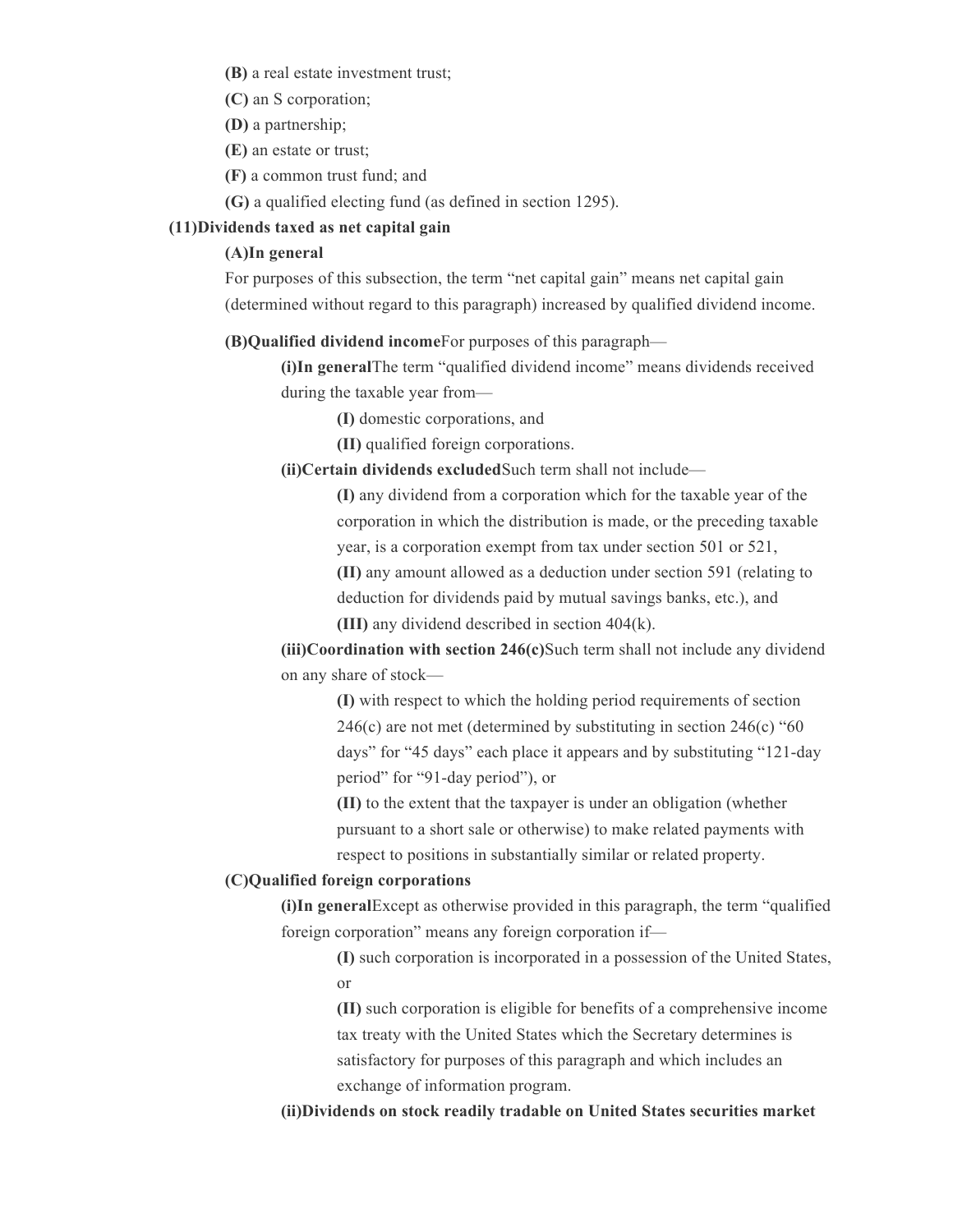A foreign corporation not otherwise treated as a qualified foreign corporation under clause (i) shall be so treated with respect to any dividend paid by such corporation if the stock with respect to which such dividend is paid is readily tradable on an established securities market in the United States.

## **(iii)Exclusion of dividends of certain foreign corporations**

Such term shall not include any foreign corporation which for the taxable year of the corporation in which the dividend was paid, or the preceding taxable year, is a passive foreign investment company (as defined in section 1297).

## **(iv)Coordination with foreign tax credit limitation**

Rules similar to the rules of section  $904(b)(2)(B)$  shall apply with respect to the dividend rate differential under this paragraph.

### **(D)Special rules**

### **(i)Amounts taken into account as investment income**

Qualified dividend income shall not include any amount which the taxpayer takes into account as investment income under section  $163(d)(4)(B)$ .

#### **(ii)Extraordinary dividends**

If a taxpayer to whom this section applies receives, with respect to any share of stock, qualified dividend income from 1 or more dividends which are extraordinary dividends (within the meaning of section 1059(c)), any loss on the sale or exchange of such share shall, to the extent of such dividends, be treated as long-term capital loss.

# **(iii)Treatment of dividends from regulated investment companies and real estate investment trusts**

A dividend received from a regulated investment company or a real estate investment trust shall be subject to the limitations prescribed in sections 854 and 857.

#### **(i)Rate reductions after 2000**

#### **(1)10-percent rate bracket**

**(A)In general**In the case of taxable years beginning after December 31, 2000—

**(i)** the rate of tax under subsections (a), (b), (c), and (d) on taxable income not over the initial bracket amount shall be 10 percent, and

**(ii)** the 15 percent rate of tax shall apply only to taxable income over the initial bracket amount but not over the maximum dollar amount for the 15-percent rate bracket.

## **(B)Initial bracket amount**For purposes of this paragraph, the initial bracket amount is— **(i)** \$14,000 in the case of subsection (a),

**(ii)** \$10,000 in the case of subsection (b), and